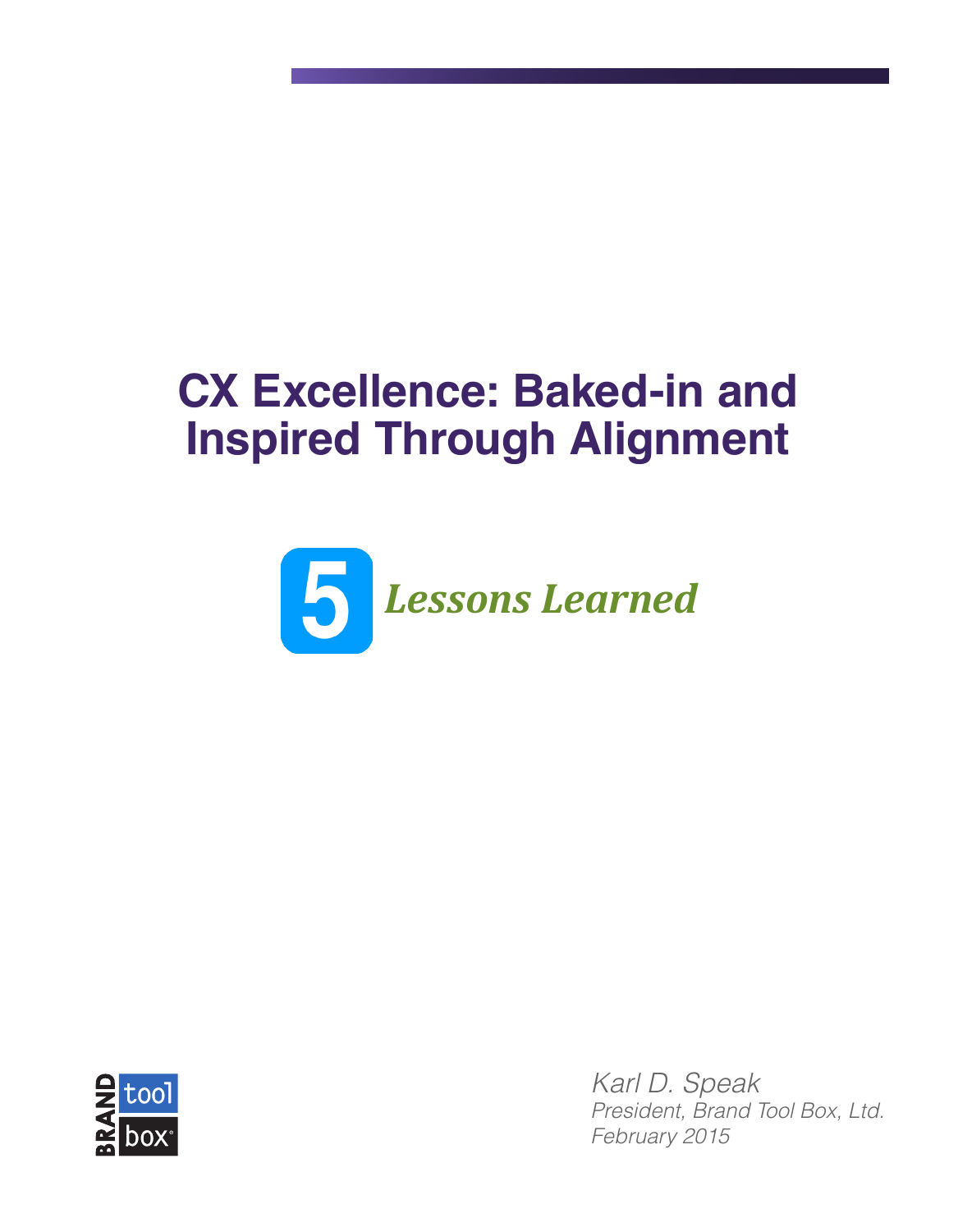# CX Excellence: Baked-in and Inspired Through Alignment

## *Karl D. Speak*

Delivering customer experience excellence is not a stand-alone strategy; it's born and bred deep inside an organization's culture. Organizations that have created the new gold standard in customer experience excellence view it as organic and a natural expression of its culture. Customer experience excellence is the natural extension of the passionate connection employees have with their employer.

Powerful internal alignment is the result of employees believing their "personal brand" is authentically aligned with the brand of their employer. Internal "brand alignment" produces internal brand power. The result is an aligned culture that thrives on creating powerful, memorable customer experiences.

Internal brand building is the process to create and sustain internal brand power and is the secret weapon of today's global brand leaders. Internal brand building has become the source of brand power for organizations like Starbucks, Google and Zappos. These innovative, game-changing organizations believe their true, sustainable brand power resides in activating and energizing the hearts and minds of their employees. They believe in the new brand axiom "the brand on the outside is a true reflection of the brand on the inside."

For these true innovators building a strong brand is a natural result of igniting and nurturing employees' authentic passion for making a difference. This is accomplished with a two-step process starting with providing employees a meaningful context to focus their intentions and behaviors (their personal brand) reflecting the ethos and character of the organization (its brand of con-

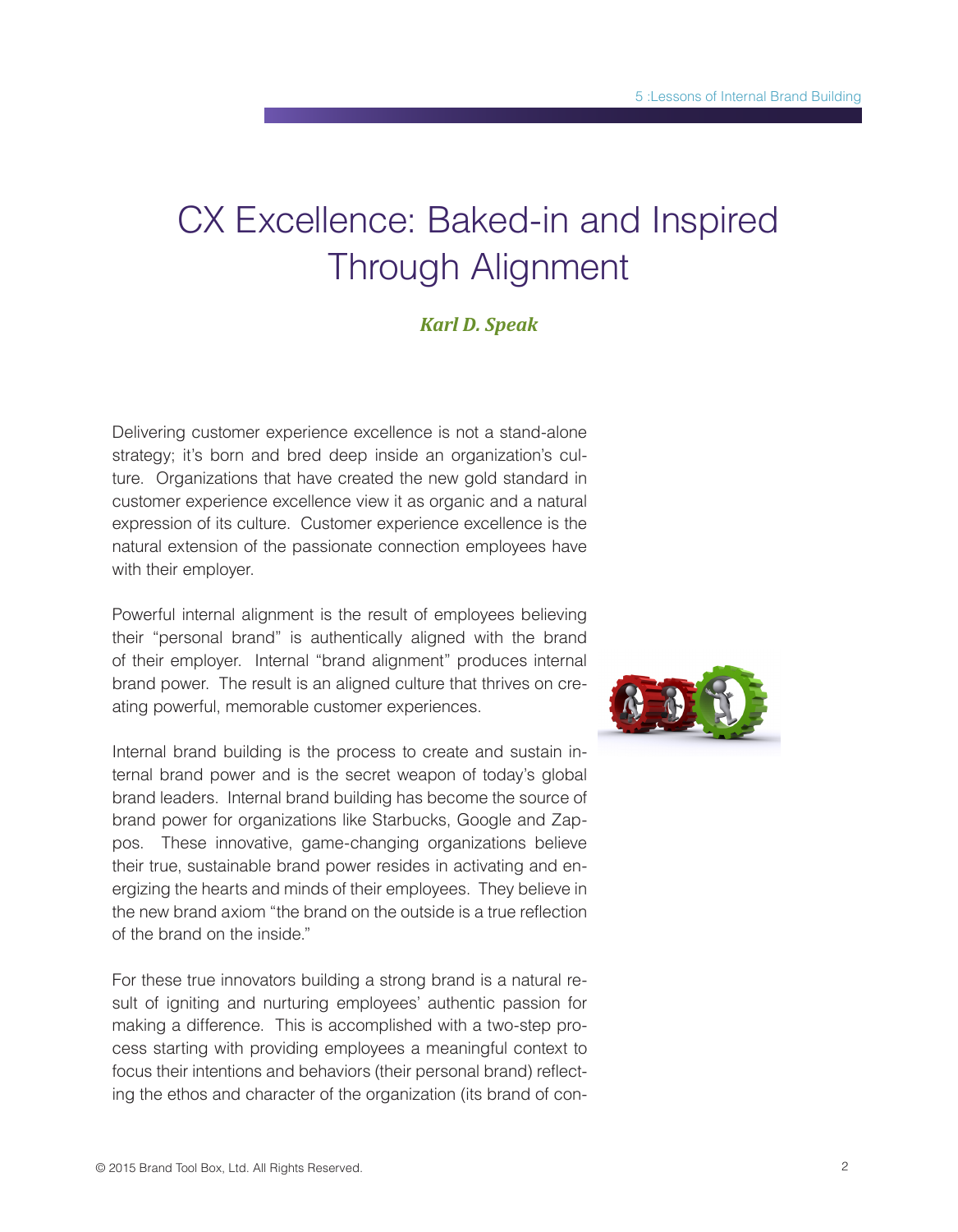ducting business). Employees are guided to leverage and focus this authentic brand alignment to make a positive difference for a customer leaving a lasting impression.

In this new paradigm internal brand comes first, external brand follows. Internal brand building nourishes a culture that makes the difference for a customer; external brand building makes sure the organization gets credit for the difference it makes. External brand building and internal brand building are interdependent. When integrated internal brand and external brand create a seamless connection between the character of an organization and its impact on a customer.

### *Simply stated – what is internal brand building?*

The core principle of internal brand building is to foster a relationship with employees that's a true reflection of the organization's desired relationship with its customers. Internal brand building creates a passion inside the organization that provides employees with an intrinsic understanding of the power and impact an organization's brand can have on a customer.

Howard Schultz, CEO of Starbucks, defines internal brand building from a leaders point of view.



*"[Internal branding] It's partly internal communications, but it goes beyond the typical staff memos and HR updates. It's related to training, but it's about much more than the "how" of what needs to be done. My definition of internal branding is simply having a continuous process in place by which you ensure your employees understand the "who" and "why" behind your business proposition."*

> - Howard Schultz CEO & Founder, Starbucks

Internal brand building is an integrated, sustained organizational development commitment. It's not a marketing program; it's a marketing-inspired cross-functional shared leadership program. Marketing and communication leaders play a pivotal role in implementing internal brand-building tactics. HR leaders are equal partners in creating internal brand-building momentum.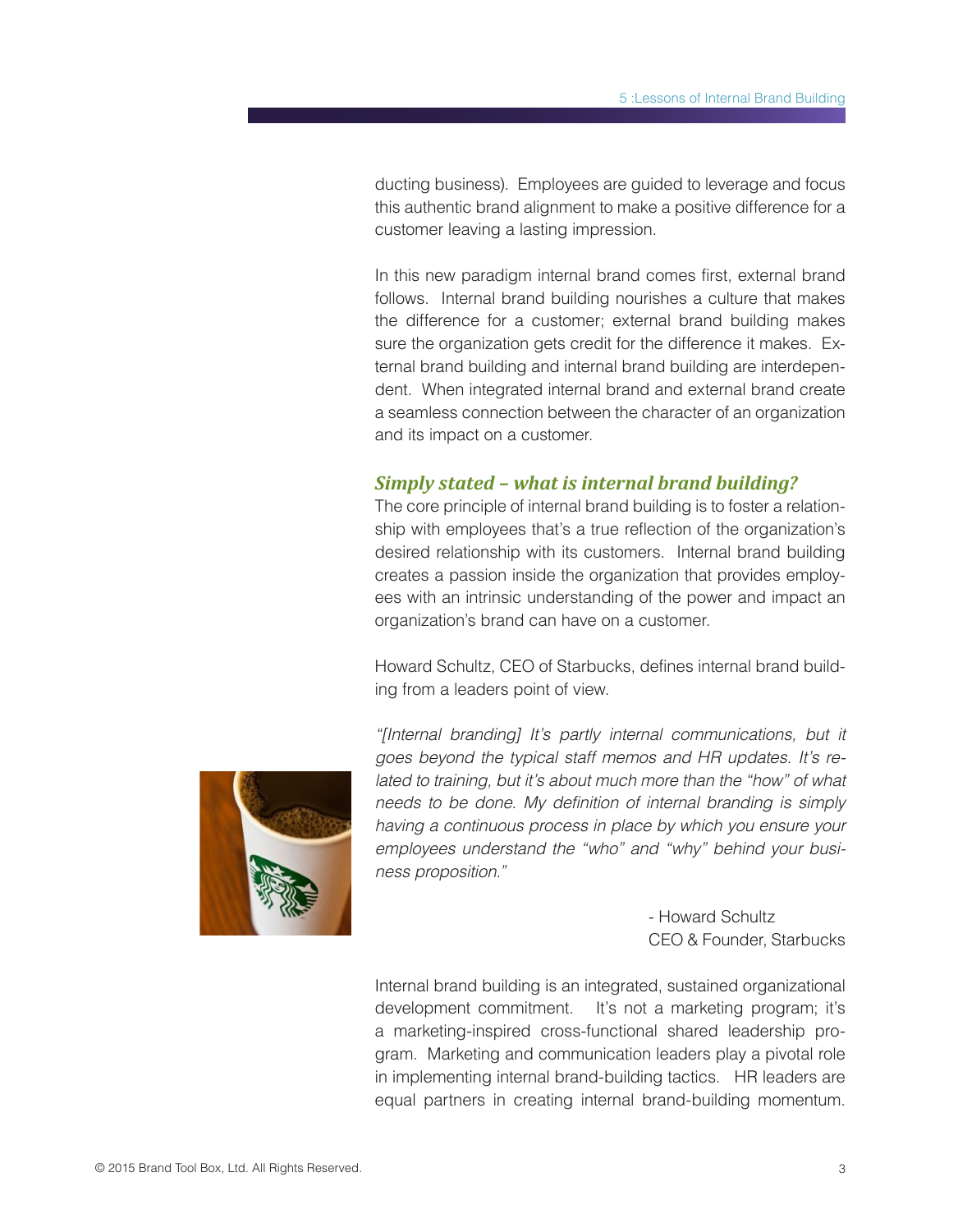Senior-level leaders are the advocates and provide the charisma that gives internal brand building its credence. Internal brand building is the embodiment of an organization's dedication to its authenticity and the passion for using it's unique ethos to make a difference for a customer.

The power of internal brand building is its accessibility as a brand-building tool. Any and every organization can implement and benefit from internal brand building. For some organizations an internal brand building discipline can be started by coordinating and focusing existing internal communications activities. Other organizations may choose to develop a more robust internal brand-building program to get the full benefit of internal brand building. Regardless of the level of an organization's commitment to internal brand building every organization has the opportunity to leverage the long tail of engaged employees, unleashing the brand power discovered by the new breed of global brand leaders.

*Internal brand building is the embodiment of an organization's dedication to its authenticity.*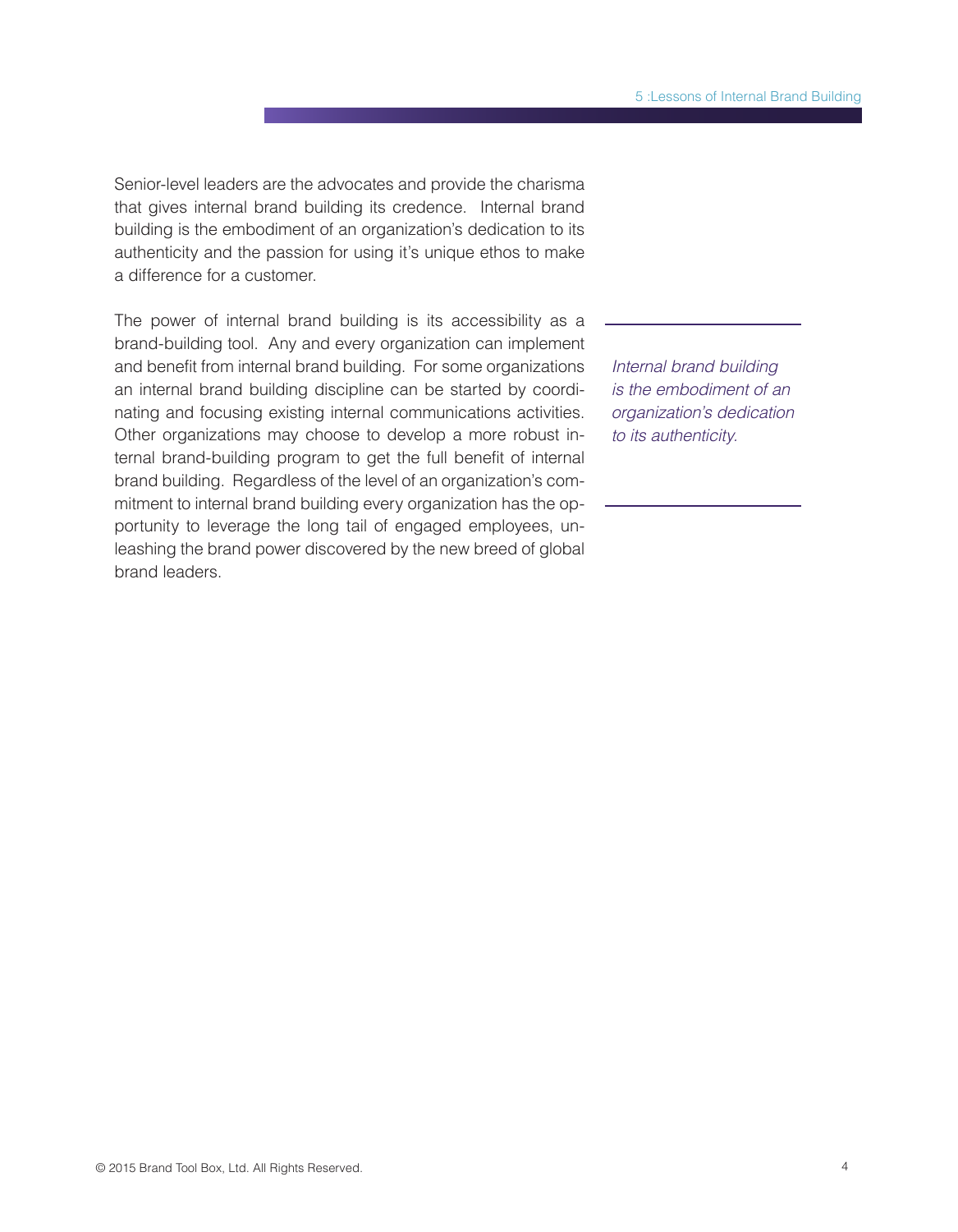#### *5 Lessons Learned on Internal Brand Building*

After more than 15 years of developing and implementing internal brand-building programs we learned a few lessons, here are a few key ones.

- 1. If I can name it I can know it. Define the organization's brand platform in a way that is understandable, relevant and believable to all employees. Most organizations have defined their brand to support marketing and communications professional's tactics (external brand building). As a result the language is tuned to resonate with external audiences. Tag lines and positioning statements are the exclusive language of marketers and can easily turn-off rank and file employees. Before any organization can expect employees to embrace the intentions of the brand, the language must be practical, less marketing-ese and easily translate the brand's intentions and character into action. A brand must be defined so an employee can name it, know it, act on it and become a part of it. A wellconceived brand platform translates an organization's beliefs (mission, vision, values) into an everyday business proposition in a way that enables any employee to authentically channel their personal brand for the betterment of the customer experience. A clear, credible, compelling brand platform is the lynchpin to the success of any and all internal brand-building processes.
- 2. Authenticity inspires. Brands that lack authenticity lack credibility, externally and internally. Employees will be the first to become skeptical and worst case, cynical about a brand that lacks authenticity in words or deeds. Employees must understand and believe that a brand's unique qualities have a proven past and in the best case have a direct link to the organization's founder or an individual that played a prominent role in its success. Authenticity starts with how a brand is defined. A brand must have a recognizable character and clearly understood, bone fide ethos that defines the innate qualities of the organization's culture. Authenticity is earned and reinforced based upon the

*If I can name it I can know it.*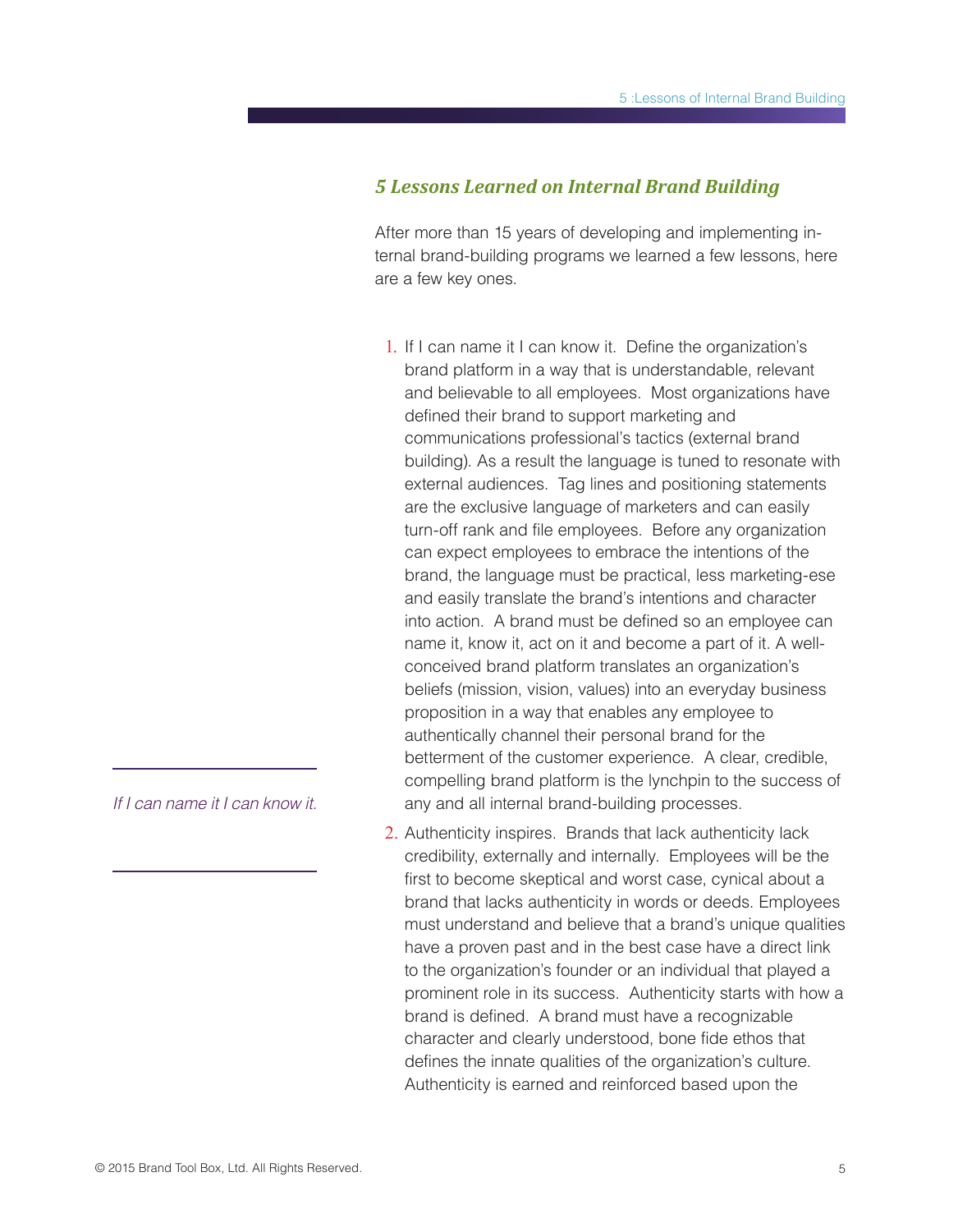actions of leaders and teams inside the organization. The most authentic and credible brand platforms have a clear lineage to an organization's founder of key historical leaders.

3. Personal knowledge is not personal commitment. Employees' literal understanding of a brand may be interesting for them, but it will not engage them to consistently act in the brand's best interest. To effectively engage employees with an organization's brand each

person must feel an authentic connection to the ethos of the culture. **Congruent** 



engagement models have proven to be the most effective in driving organizational performance. The congruent engagement model applied to internal brand building is based on facilitating the alignment of and employee's personal brand and the organization's brand. The foundation of every effective internal brand-building infrastructure rests on the strength of the authentic alignment of an employees' character and the organization's character. Without this powerful engagement process, internal brand building is nothing more than today's trendy name for internal communications.

4. Brands thrive on the 3-C's of shared brand leadership. Contrary to conventional wisdom, brands are not built top-down. The truth is different. Brand energy emanates from a network of brand nodes. At the center of those nodes are highly aligned, passionate internal brand leaders. An important source of energy of these high performers is the belief that their personal character and competency is enriched through the character and competency of the organization. These highly aligned, engaged individuals provide the energy based upon their authentic connection to the brand's ethos. These special individuals demonstrate the 3-C's of internal brand leadership: charisma, caricature and consistency. These *Personal knowledge is not personal commitment.*